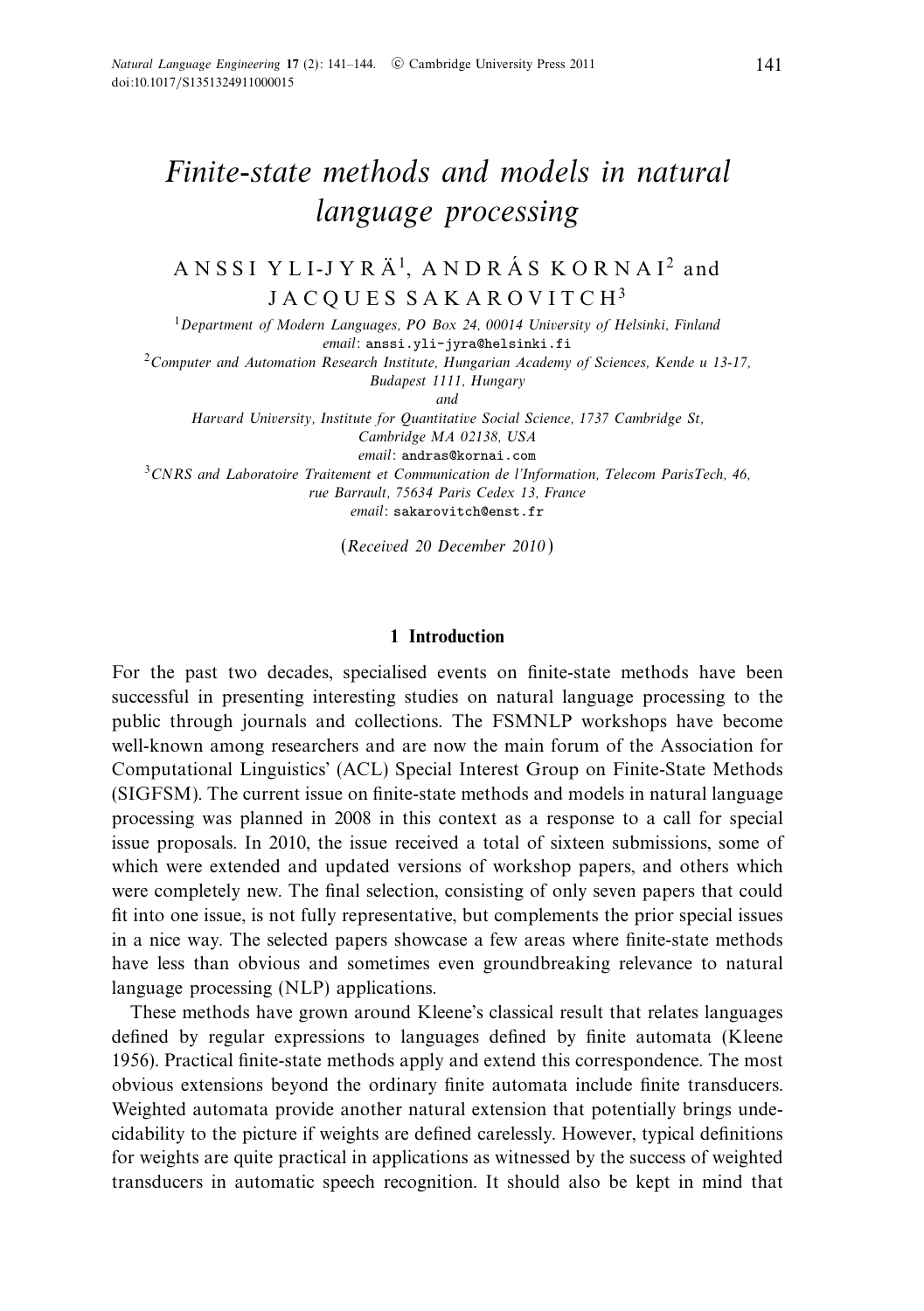finite tree recognisers and transducers, and the corresponding tree grammars, have many finite-state characteristics as far as their tree languages are concerned.

Finite automata are particularly applicable because of their *closure properties*: various interesting methods of combining finite automata are guaranteed to yield finite automata. The closure properties are employed e.g. in information retrieval where the queries can be expanded and restricted with finite transducers (Koskenniemi 1996). Natural language question answering (QA) is a similar task (Hirschman and Gaizauskas 2001). **Mishra and Bangalore** describe a combination of a QA system and a spoken language recognition system and demonstrate nicely the use of weighted transducers in the interface between these.

One of the recurring ways in which finite-state methods prove themselves important is that they expand the possibilities of research by contributing fundamental algorithms to digital libraries and specialised research infrastructures that contain language resources and technology, such as the CLARIN initiative in Europe (www.clarin.eu). **Reffle**'s paper contains a finite-state algorithm that is useful when historical documents are prepared and processed for various kinds of linguistic inquiries. The work demonstrates that (1) finite-state algorithms help to improve the quality and the usability of the research material, (2) the methods used in research infrastructures need to be implemented with a lot of care and attention, and that (3) an on-demand combination of finite transducers is sometimes more efficient than an off-line compiled finite transducer.

String-based finite-state transducers are in fact quite commonly applied to basic language processing tasks such as text normalisation, morphological analysis and surface syntax. These applications were featured prominently in previous special issues of this journal (Kornai 1996; Karttunen, Koskenniemi and van Noord 2003), and over time we can discern some interesting trends. Most notably, *new open*source software – to mention only OpenFST (www.openfst.org), SFST (www.ims.unistuttgart.de), Foma (foma.sourceforge.net) and HFST (hfst.sf.net) – now enable free basic language technology production for under-resourced languages using stringbased methods. In this issue, Basque date expression normalisation is tackled by Díaz de Ilarraza, Gojenola, Oronoz, and Alegria whose experiments involve both proprietary and open-source finite-state tools.

At the bottom of the Chomsky hierarchy interesting subclasses of languages have been defined by considering subclasses of finite automata. The most remarkable one was characterised by Schützenberger (1965), who established that languages denoted by star-free regular expressions are the languages defined by aperiodic (or non-counting, or counter-free) finite automata. Aperiodicity is a property exhibited (with certain reservations) in an increasing number of linguistic domains and logics (Kornai 1985; Yli-Jyrä 2003, 2005; Droste and Gastin 2007; Hulden 2009; Rogers and Pullum to appear), not to mention Linear Temporal Logic (LTL), a popular tool in software verification. **Fernando**'s deep but exciting paper explores the conceptual issues arising when LTL and the associated model-theoretic semantics of time is adapted to natural language applications. This promises tools for entailment relations in the time domain that have applications to query expansion in QA systems.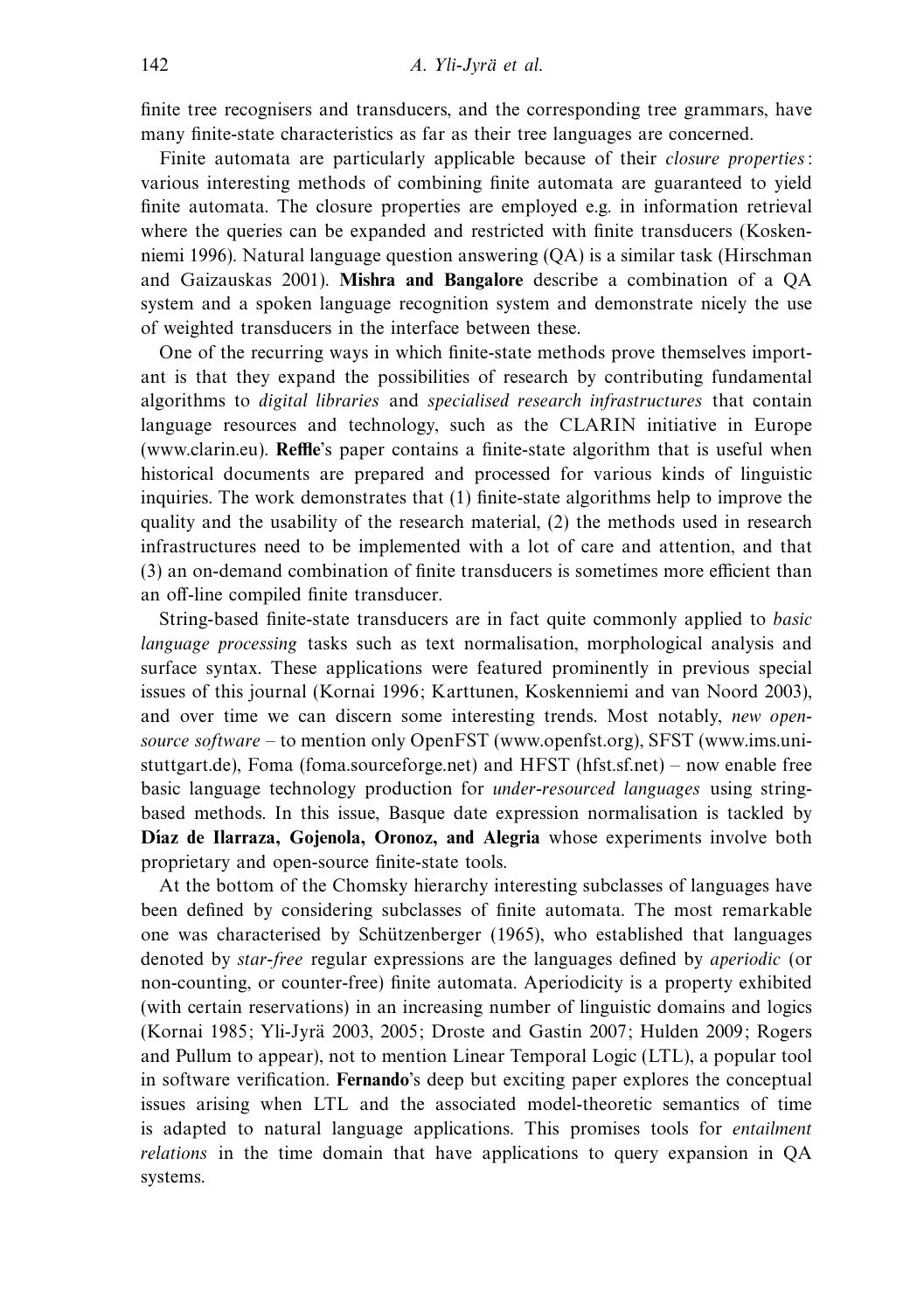Finite tree automata and tree grammars are a non-trivial extension of conventional finite-state methods. A good introduction to these models is in the TATA book (Comon et al. 2007). Regular tree grammars generalise over context-free grammars by separating the control of derivation from the labeling of the derived trees. Such separate control is employed e.g. in constraints that may be added to context-free grammars (Joshi and Levy 1982). Thanks to the added control mechanism of the extensions, a finite set of labelled trees can be regular (or recognisable) even if the set is not generated by any context-free grammar: the non-locality in the set is captured by state distinctions in a tree recogniser. **Högberg**'s paper gives an efficient algorithm for relaxing state distinctions in a way that is consistent with given positive and negative data. The algorithm could be applied e.g. to supervised learning from a treebank containing trees exhibiting wrong generalisations in addition to the usual trees that constitute the gold standard.

The *interface between syntax and semantics* is a key area where the linear structure of strings does not necessarily adhere to the argument structure and some sort of indication of the argument structure needs be assumed. Tree Adjoing Grammar (TAG), especially with feature structures, is reasonably good at capturing the syntax– semantics interface by the tree structures they assign to strings. **Gardent, Gottesman and Perez-Beltrachini** utilise the well-known relationship between the derivation trees of tree adjoining grammars and derived trees of regular tree grammars. The paper's experiments on natural language generation demonstrate nicely that regular tree grammars may be more efficient in practice, although they preserve the essential interface between syntax and semantics. The impact of such critical evaluation of methodologies can extend to various NLP tasks such as machine translation.

Finite-state methods have already had a significant impact on various approaches to statistical machine translation (SMT). As an interesting trend, tree-based finitestate methods have made their way to SMT. A well-articulated set of desirable formal properties of tree transducers have been a driving force in a lot of recent basic research resulting in a constantly evolving taxonomy of tree transducers (Knight 2007). In relation to this grid of desiderata, **Maletti** proposes an interesting tree transducer model that demonstrates the benefits of finite state control in capturing the non-local context, as opposed to the tree substitution grammar approach where the individual rules aim at capturing locally extended neighbourhoods in phrasestructure trees. Once again, the competitor is asymptotically less efficient than the finite-state approach presented here.

### **Acknowledgments**

The position of the guest editors for this special issue was held jointly by András Kornai, Jacques Sakarovitch, and Anssi Yli-Jyrä. The guest editors would like to express their thanks to the authors, to the editor, Ruslan Mitkov, and the regular editorial board and staff of the journal for their help during the whole process. We thank the following for careful reviews: Julie Berndsen, Francisco Casacuberta, Jean-Marc Champarnaud, Jan Daciuk, Manfred Droste, Dafydd Gibbon, Colin de la Higuera, Lauri Karttunen, Andre Kempe, Kevin Knight, ´